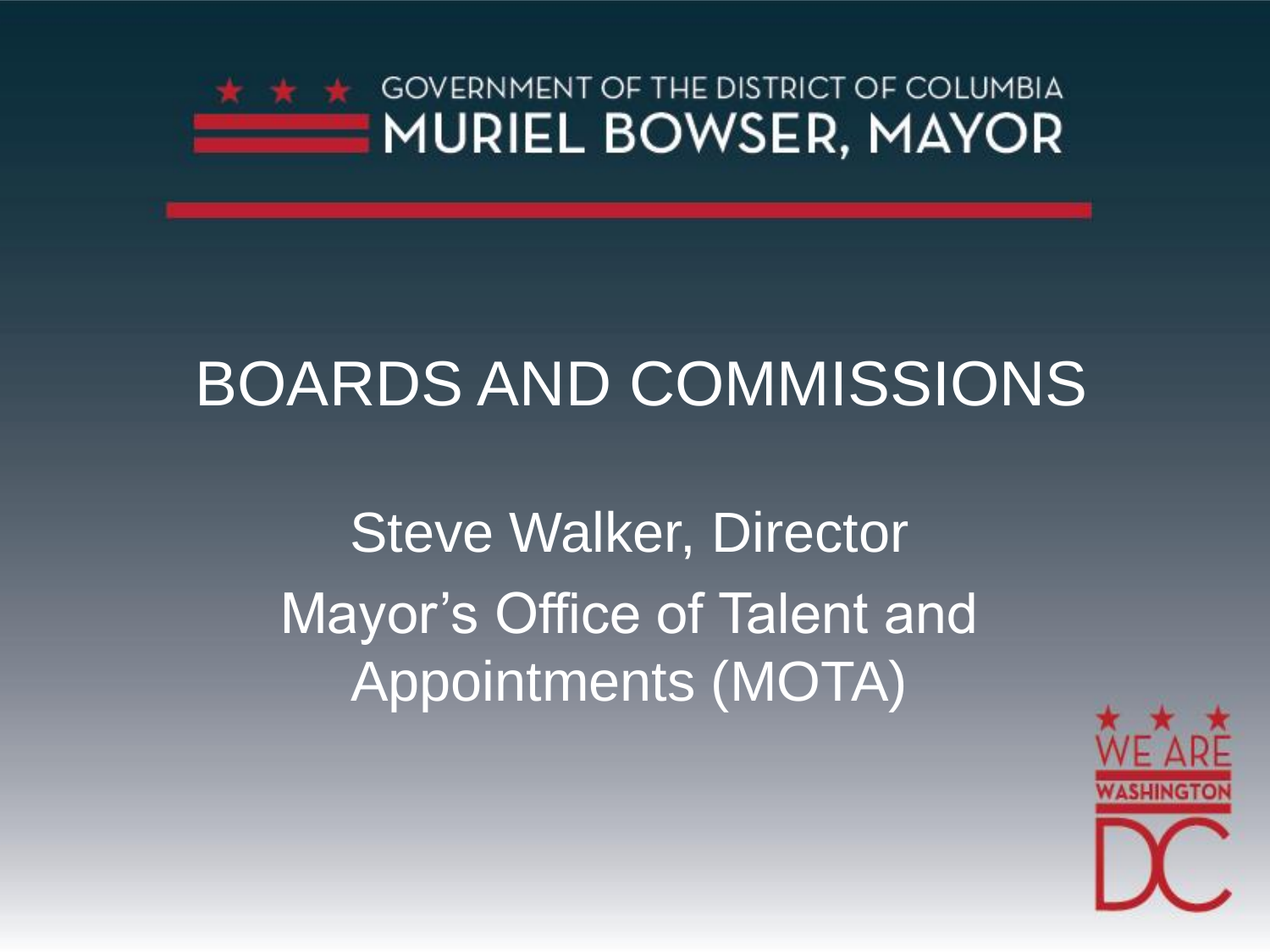## What boards and commissions do:



The 164 active boards and commissions provide guidance to District Government functions and/or engage subject matter experts and community leaders

| • Advisory                   | 84 |
|------------------------------|----|
| • Licensing and Regulatory   | 51 |
| • Managing                   | 15 |
| • Policy-making and planning | 14 |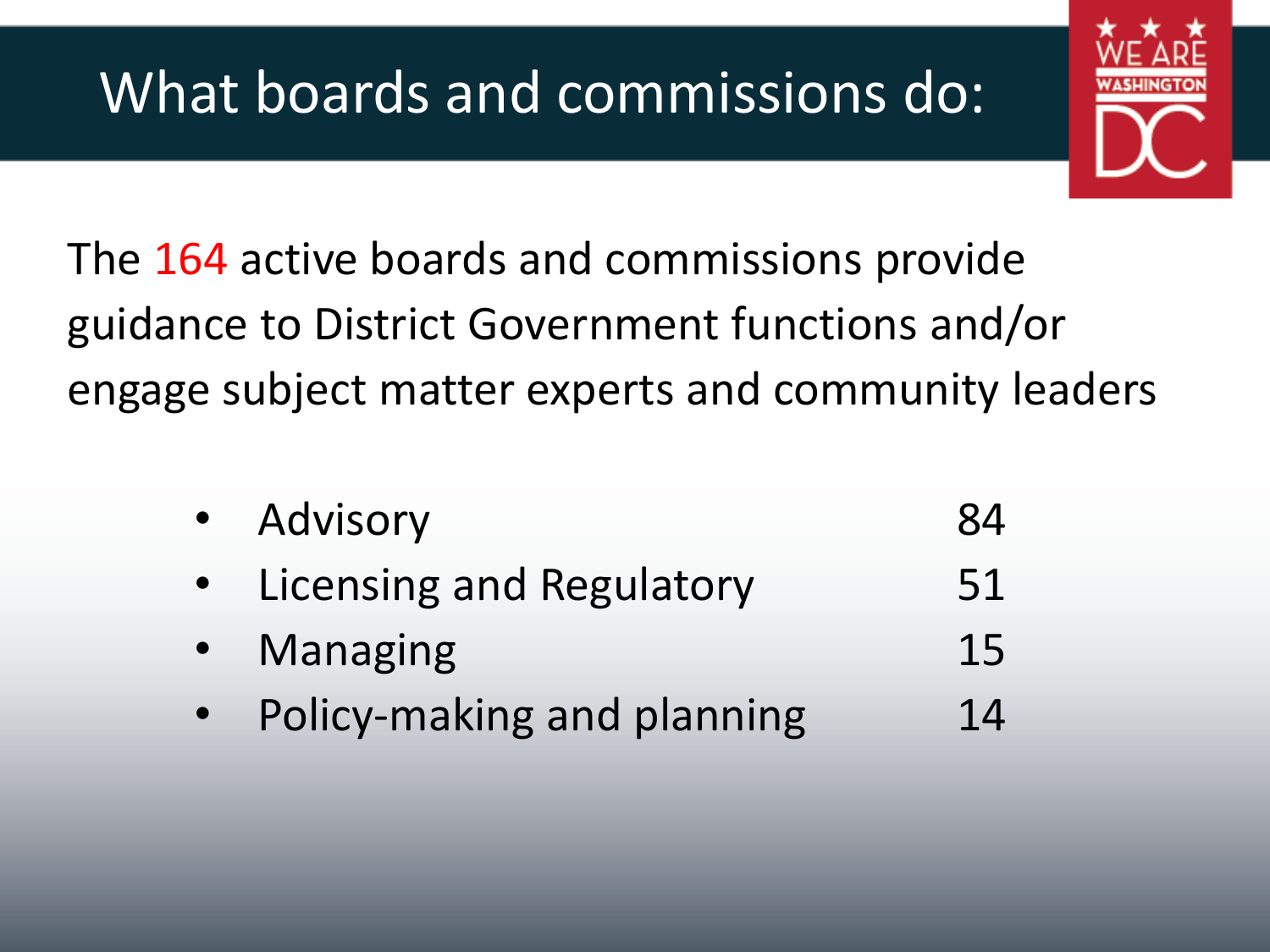### Types of appointments and compensation



- Direct appointment vs. confirmed appointment
	- Confirmed nominated by Mayor confirmed by Council
	- Direct appointment nominated and appointed by Mayor

- Mayoral appointee types
	- District residents
	- Government representatives (ex-officio)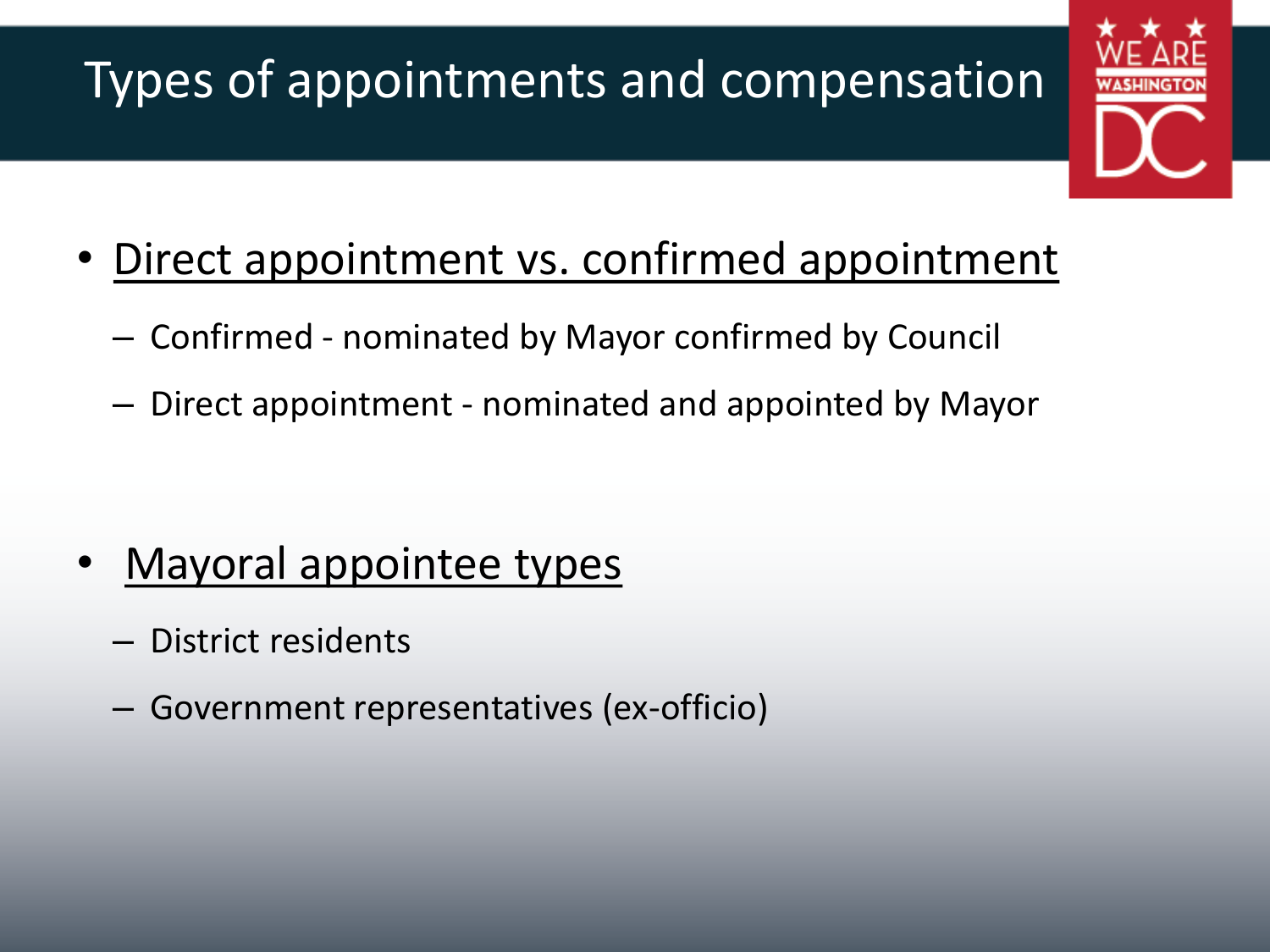# Compensation



- The overwhelming majority of board positions are voluntary positions
- 164 boards and commissions
- 15 offer compensation / stipend (9%)
	- 4 are full-time commissioners (2%)
	- 11 offer stipend (7%)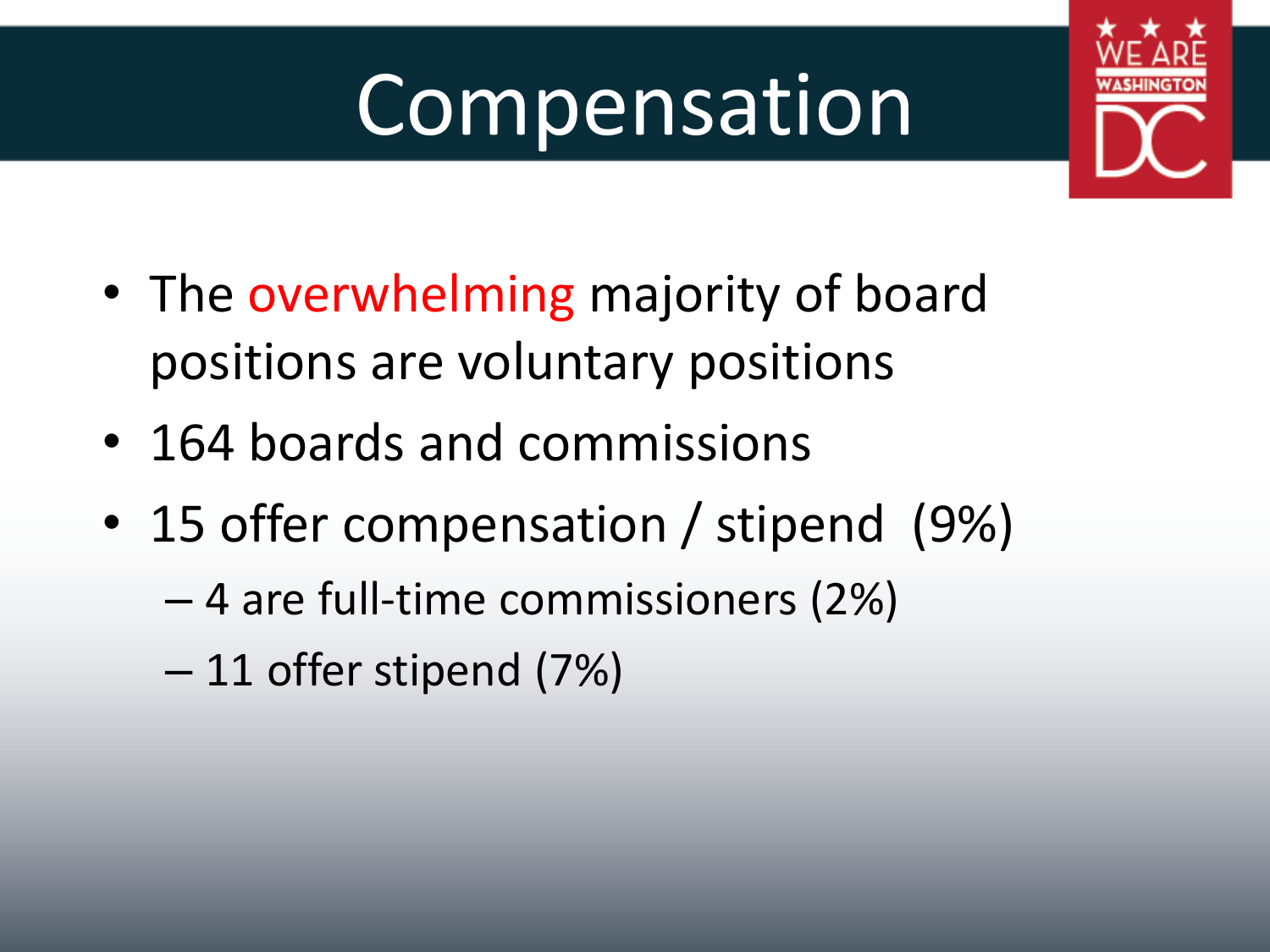#### Members by appointing authority



| <b>AUTHORITY</b>                   | <b>APPOINTEES</b> |
|------------------------------------|-------------------|
| Mayor - District residents         | 1471              |
| Mayor - government representatives | 233               |
| <b>District Council</b>            | 70                |
| Maryland                           | 25                |
| Virginia                           | 29                |
| Pennsylvania                       | 13                |
| <b>US Attorney</b>                 | $\overline{4}$    |
| <b>DC Attorney General</b>         | $\overline{4}$    |
| <b>DC Chief Financial Officer</b>  | 6                 |
| <b>US Superior Court</b>           | $\overline{7}$    |
| POTUS/Admin                        | 16                |
| Other                              | 120               |
| <b>Total</b>                       | 2,024             |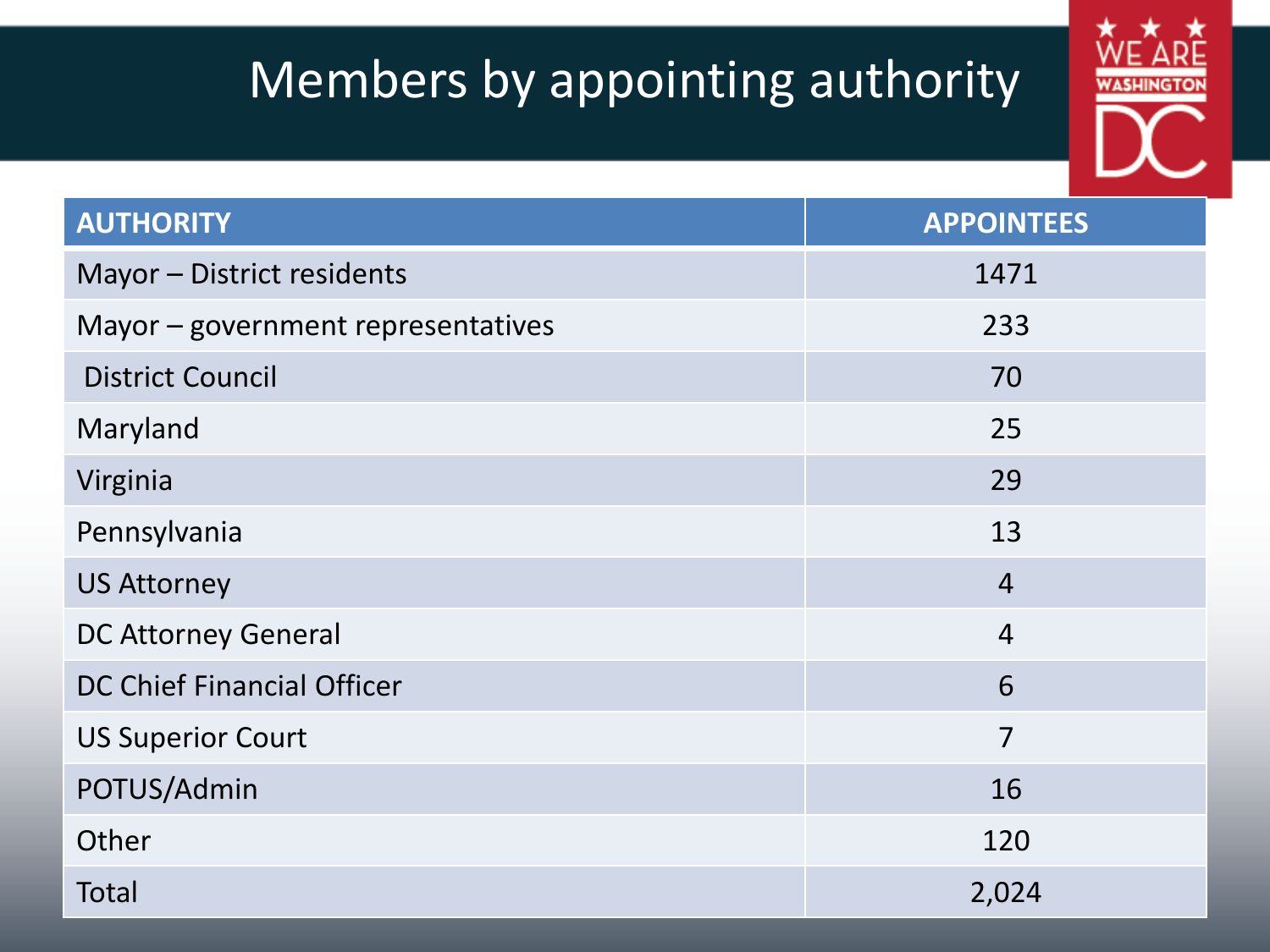#### **District of Columbia Boards and Commissions - alignments**

WASHINGT

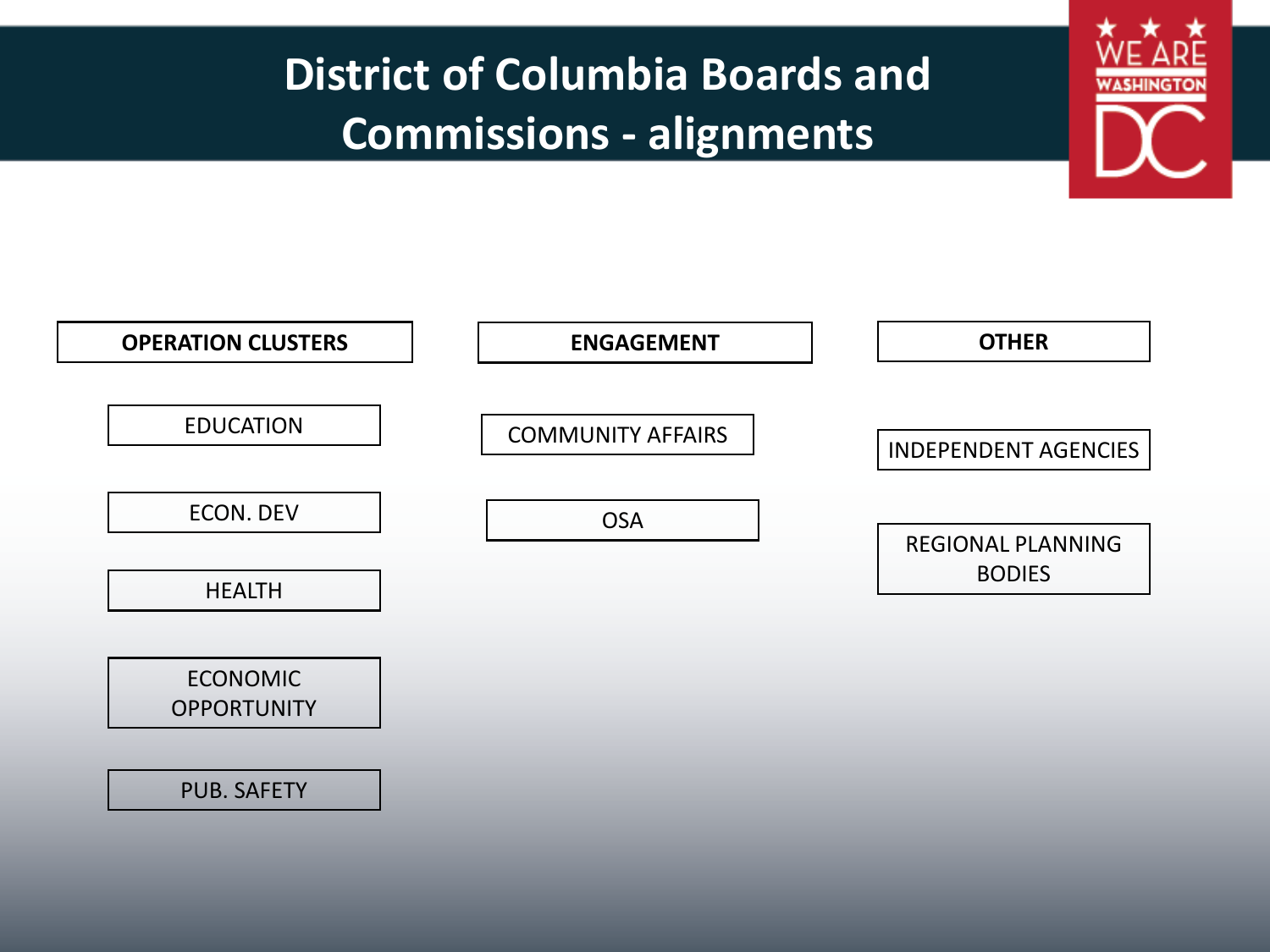# How to join a DC Board/Commission

#### $(1)$  Express an interest in serving

- ②Complete application on www.mota.dc.gov or with MOTA Associate Director.
- ③Interview / discussion with MOTA staff and as applicable agency point of contact. I.e. DOH staff with Board of Dentistry.
- (4) Appointment procedures and processes by MOTA
- Bio and resume
- Background assessment
- Verification of credentials (where applicable)
- Verification of tax records
- Approval, appointed and sworn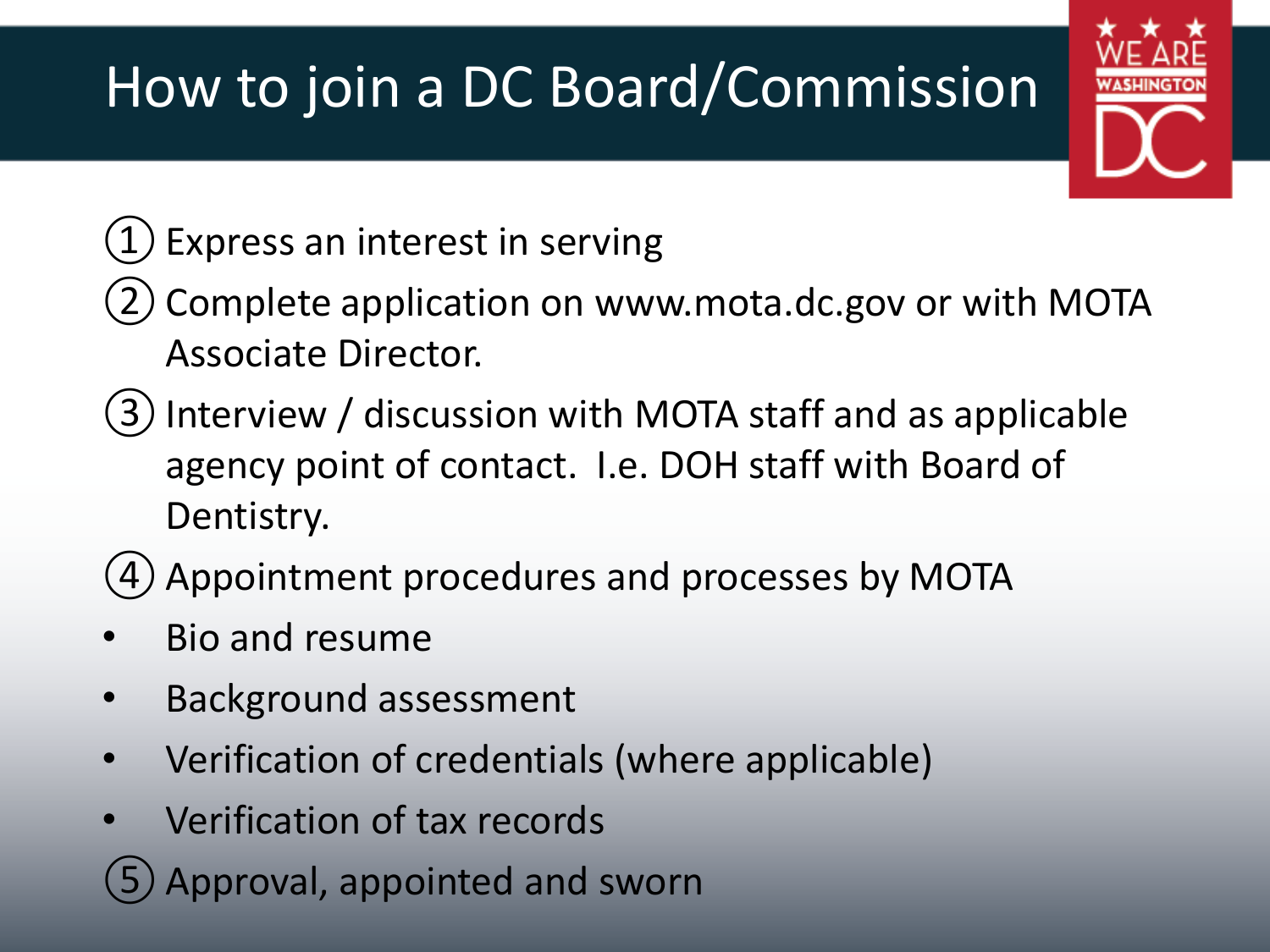## Better engagement with boards and commission members



- 1. Automation of processes
- 2. Online access and posting on mota.gov
	- Boards and commissions
	- Vacancies
	- Application
- 3. Training
	- Board ethics
	- Board roles/responsibilities
	- Functional by board